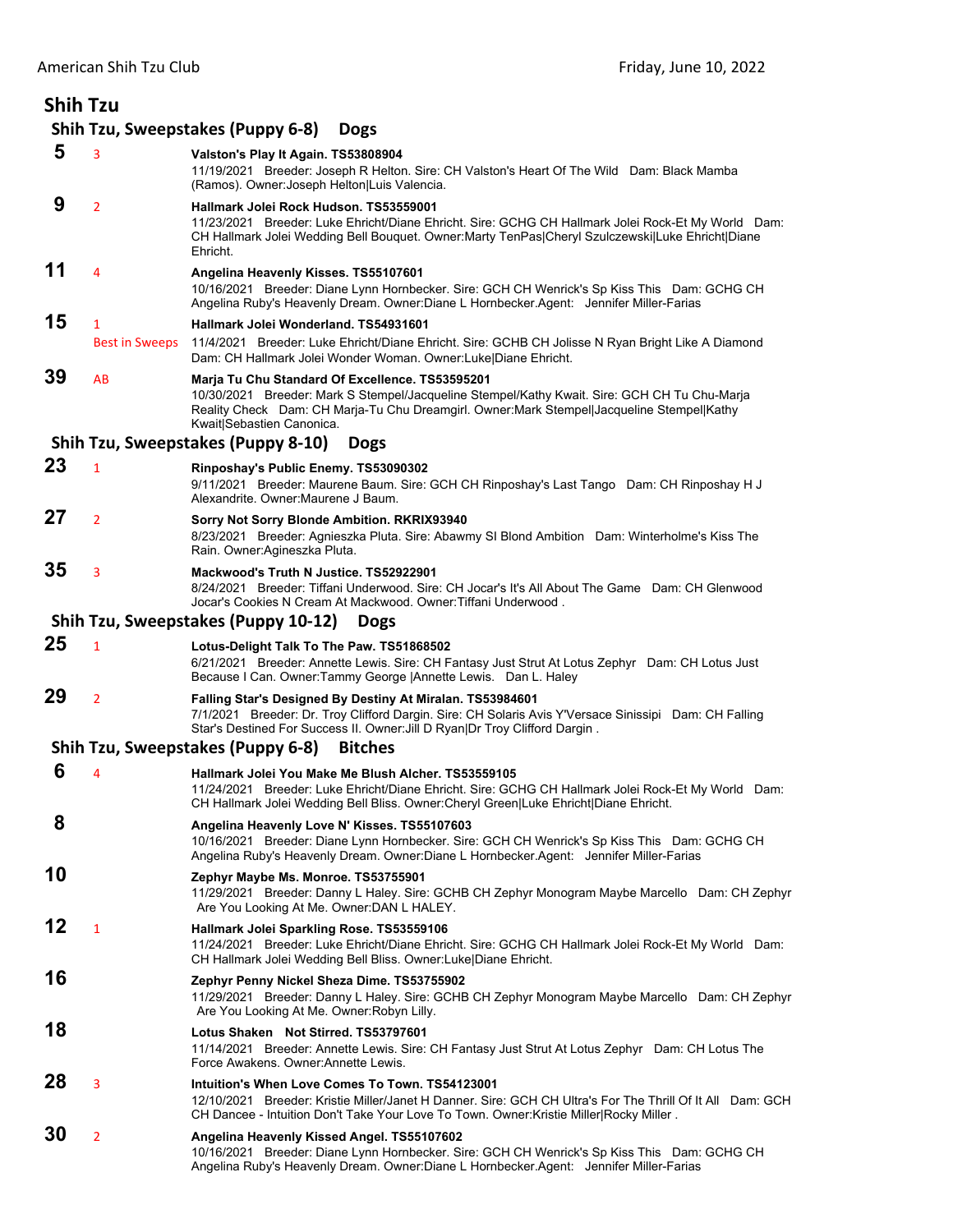## **Shih Tzu, Sweepstakes (Puppy 8‐10) Bitches 20** <sup>1</sup> **Mr Foo's And Wenrick's Hey Loocee. TS53264201** 10/2/2021 Breeder: Christine Wells/Lisa McKinney/Wendy Paquette. Sire: GCH CH Wenrick's Make Believe Dam: GCH CH Mr Foo's Illusions Of Romance With Wenrick. Owner:Christine Wells|Lisa McKinney|Wendy Paquette. **24** <sup>2</sup> **Jocar's In Bloom At Palaquin. TS53153102** 9/17/2021 Breeder: Carla R Johnson/Kara Headington. Sire: CH Daydream's Lover N' Venice At Intuition Dam: Jocar's Pretty As A Flower. Owner:Barbara Brem|Carla Johnson. **52** <sup>3</sup> **Jocars At Peace. TS53153101** 9/17/2021 Breeder: Carla R Johnson/Kara Headington. Sire: CH Daydream's Lover N' Venice At Intuition Dam: Jocar's Pretty As A Flower. Owner:Carla R Johnson. **Shih Tzu, Sweepstakes (Puppy 10‐12) Bitches 32** <sup>4</sup> **Stacey B's Rebel Gypsy Soul. TS51505701** 6/20/2021 Breeder: Stacey Bingham. Sire: Lex Br Logan Dam: Stacey B's Rock N' Roll Rebel. Owner:Stacey Bingham.Agent: Jennifer Miller-Farias **34** AB **Falling Star's My Destiny Awaits!. TS53984604** 7/1/2021 Breeder: Dr. Troy Clifford Dargin. Sire: CH Solaris Avis Y'Versace Sinissipi Dam: CH Falling Star's Destined For Success II. Owner:Dr Troy Clifford Dargin. **36** <sup>2</sup> **CH Jolisse N Calee Hallelujah. TS52643301** 6/23/2021 Breeder: Jocelyn Fuertes. Sire: GCH CH Jolisse Special Design Dam: Jolisse Too Hot To Handle Of Mondoshawan. Owner:Cara Helfrich. **38** <sup>3</sup> **Shoreland's Tybee Wendy's Perfect Storm. TS52894203** 8/5/2021 Breeder: Edward Schott. Sire: CH Vaiden's Gaga Lover "Cooper" At Shoreland Dam: Shorelands Beautiful Believer Gabby. Owner:Karen L Bey|Wendy Paquette.Agent: Michelle Jones **40 Falling Star's Morning Glory At Vintage Garden. TS53984603** 7/1/2021 Breeder: Dr. Troy Clifford Dargin. Sire: CH Solaris Avis Y'Versace Sinissipi Dam: CH Falling Star's Destined For Success II. Owner:Lynn Flynn |Dr. Troy Clifford Dargin . **66** <sup>1</sup> **Wenrick's Colors To Believe. TS51724401** Best of Opp in 6/14/2021 Breeder: Wendy Paquette/Wendy Paquette/Wendy Paquette/Wendy Paquette. Sire: GCH CH Sweeps Wenrick's Make Believe Dam: CH Wenrick's Believe Me It's True. Owner:Wendy Paquette **Shih Tzu, Puppy (6‐9 Months) Dogs 5** <sup>3</sup> **Valston's Play It Again. TS53808904** 11/19/2021 Breeder: Joseph R Helton. Sire: CH Valston's Heart Of The Wild Dam: Black Mamba (Ramos). Owner:Joseph Helton|Luis Valencia.  **9** <sup>2</sup> **Hallmark Jolei Rock Hudson. TS53559001** 11/23/2021 Breeder: Luke Ehricht/Diane Ehricht. Sire: GCHG CH Hallmark Jolei Rock-Et My World Dam: CH Hallmark Jolei Wedding Bell Bouquet. Owner:Marty TenPas|Cheryl Szulczewski|Luke Ehricht|Diane Ehricht. **11** <sup>4</sup> **Angelina Heavenly Kisses. TS55107601** 10/16/2021 Breeder: Diane Lynn Hornbecker. Sire: GCH CH Wenrick's Sp Kiss This Dam: GCHG CH Angelina Ruby's Heavenly Dream. Owner:Diane L Hornbecker.Agent: Jennifer Miller-Farias **15** 1/R **Hallmark Jolei Wonderland. TS54931601** 11/4/2021 Breeder: Luke Ehricht/Diane Ehricht. Sire: GCHB CH Jolisse N Ryan Bright Like A Diamond Dam: CH Hallmark Jolei Wonder Woman. Owner:Luke|Diane Ehricht. **Shih Tzu, Puppy (9‐12 Months) Dogs 17 Sarjan's I Love You A Latte. TS53268402** 7/22/2021 Breeder: Sarah Bebee. Sire: CH Ascher N Sarjan's Yu So Man Sum Dam: GCH CH Sarjan's Look What U Made Me Do. Owner:Karie Andree|Sarah Bebee. **19** <sup>4</sup> **Mr Foo's Fabulous Border Patrol. TS54189101** 9/4/2021 Breeder: Melanie Gravel. Sire: Stef Ma A Star Is Born Dam: Mr Foos Pretty Women At Fabulous. Owner:Christine Wells|Lisa McKinney. **23** <sup>2</sup> **Rinposhay's Public Enemy. TS53090302** 9/11/2021 Breeder: Maurene Baum. Sire: GCH CH Rinposhay's Last Tango Dam: CH Rinposhay H J Alexandrite. Owner:Maurene J Baum. **25** 1/W **Lotus-Delight Talk To The Paw. TS51868502** Best Puppy 6/21/2021 Breeder: Annette Lewis. Sire: CH Fantasy Just Strut At Lotus Zephyr Dam: CH Lotus Just Because I Can. Owner:Tammy George |Annette Lewis. Dan L. Haley **27** <sup>3</sup> **Sorry Not Sorry Blonde Ambition. RKRIX93940** 8/23/2021 Breeder: Agnieszka Pluta. Sire: Abawmy SI Blond Ambition Dam: Winterholme's Kiss The Rain. Owner:Agineszka Pluta.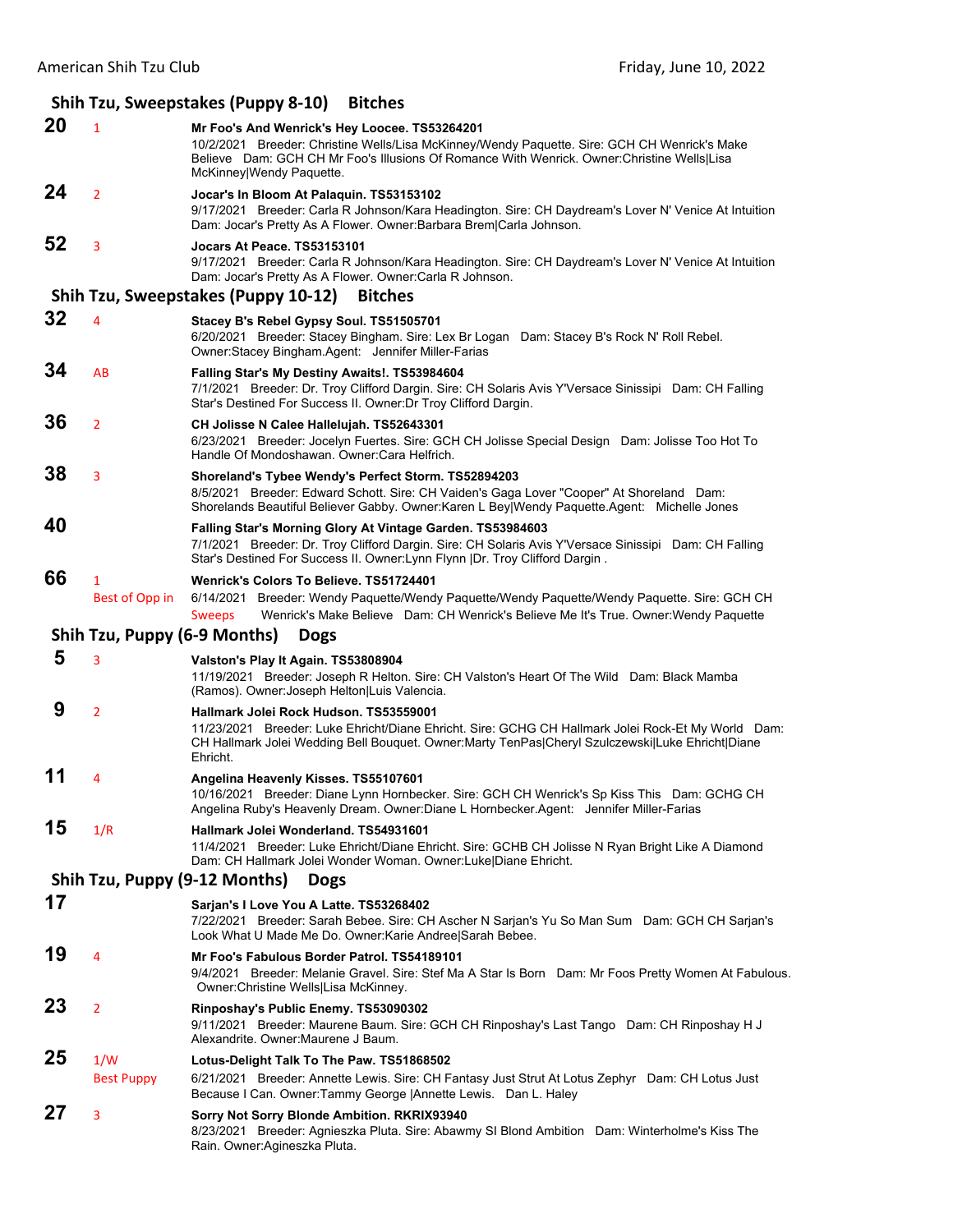| 29                                    |                              | Falling Star's Designed By Destiny At Miralan. TS53984601<br>7/1/2021 Breeder: Dr. Troy Clifford Dargin. Sire: CH Solaris Avis Y'Versace Sinissipi Dam: CH Falling<br>Star's Destined For Success II. Owner: Jill D Ryan Dr Troy Clifford Dargin.                          |  |  |  |
|---------------------------------------|------------------------------|----------------------------------------------------------------------------------------------------------------------------------------------------------------------------------------------------------------------------------------------------------------------------|--|--|--|
| Shih Tzu, 12-18 Months<br><b>Dogs</b> |                              |                                                                                                                                                                                                                                                                            |  |  |  |
| 31                                    | $\overline{2}$               | Valentynes Remember The Time At Lohona. TS54239001<br>6/10/2021 Breeder: Bradley Robertson. Sire: Lohoma Reaching For The Gold Dam: Lohona's Because<br>You Loved Me. Owner: Ty Kasmann   Pamela Doughty.                                                                  |  |  |  |
| 33                                    | $\mathbf{1}$                 | Lun Lynn's Sp They Call Me The Streak. TS50589901<br>2/22/2021 Breeder: Sherrie McGee. Sire: GCH CH Lun Lynn's I'm All Shook Up CGCA Dam: CH Lun<br>Lynn's Diamond Are Forever. Owner: Zach Watkins Sherrie Mcgee.                                                         |  |  |  |
|                                       | Shih Tzu, Bred-By-Exhibitor  | <b>Dogs</b>                                                                                                                                                                                                                                                                |  |  |  |
| 35                                    | 1<br><b>Best Bred By</b>     | Mackwood's Truth N Justice. TS52922901<br>8/24/2021 Breeder: Tiffani Underwood. Sire: CH Jocar's It's All About The Game Dam: CH Glenwood<br>Jocar's Cookies N Cream At Mackwood. Owner: Tiffani Underwood.                                                                |  |  |  |
| 39                                    | AB                           | Marja Tu Chu Standard Of Excellence. TS53595201<br>10/30/2021 Breeder: Mark S Stempel/Jacqueline Stempel/Kathy Kwait. Sire: GCH CH Tu Chu-Marja<br>Reality Check Dam: CH Marja-Tu Chu Dreamgirl. Owner: Mark Stempel Jacqueline Stempel Kathy<br>Kwait Sebastien Canonica. |  |  |  |
| 41                                    | AB                           | Sarjan's Never Find Another Like Me. TS53268401<br>7/22/2021 Breeder: Sarah Bebee, Sire: CH Ascher N Sarjan's Yu So Man Sum Dam: GCH CH Sarjan's<br>Look What U Made Me Do. Owner: Sarah Bebee.                                                                            |  |  |  |
|                                       | Shih Tzu, Puppy (6-9 Months) | <b>Bitches</b>                                                                                                                                                                                                                                                             |  |  |  |
| 6                                     |                              | Hallmark Jolei You Make Me Blush Alcher, TS53559105<br>11/24/2021 Breeder: Luke Ehricht/Diane Ehricht. Sire: GCHG CH Hallmark Jolei Rock-Et My World Dam:<br>CH Hallmark Jolei Wedding Bell Bliss. Owner: Cheryl Green Luke Ehricht   Diane Ehricht.                       |  |  |  |
| 8                                     | 4                            | Angelina Heavenly Love N' Kisses. TS55107603<br>10/16/2021 Breeder: Diane Lynn Hornbecker. Sire: GCH CH Wenrick's Sp Kiss This Dam: GCHG CH<br>Angelina Ruby's Heavenly Dream. Owner:Diane L Hornbecker.Agent: Jennifer Miller-Farias                                      |  |  |  |
| 10                                    |                              | Zephyr Maybe Ms. Monroe. TS53755901<br>11/29/2021 Breeder: Danny L Haley. Sire: GCHB CH Zephyr Monogram Maybe Marcello Dam: CH Zephyr<br>Are You Looking At Me. Owner: DAN L HALEY.                                                                                        |  |  |  |
| 12                                    |                              | Hallmark Jolei Sparkling Rose. TS53559106<br>11/24/2021 Breeder: Luke Ehricht/Diane Ehricht. Sire: GCHG CH Hallmark Jolei Rock-Et My World Dam:<br>CH Hallmark Jolei Wedding Bell Bliss. Owner:Luke Diane Ehricht.                                                         |  |  |  |
| 14                                    | $\overline{2}$               | Sarjan N Ascher's Ur A Gem. TS53269701<br>10/1/2021 Breeder: Sarah Bebee/Wendy Ascher. Sire: CH Sarjan's When I Was Ur Man Dam: Sarjan<br>Ascher's Good As H3II. Owner: Sarah Bebee Wendy Ascher.                                                                          |  |  |  |
| 16                                    |                              | Zephyr Penny Nickel Sheza Dime. TS53755902<br>11/29/2021 Breeder: Danny L Haley. Sire: GCHB CH Zephyr Monogram Maybe Marcello Dam: CH Zephyr<br>Are You Looking At Me. Owner: Robyn Lilly.                                                                                 |  |  |  |
| 18                                    |                              | Lotus Shaken Not Stirred. TS53797601<br>11/14/2021 Breeder: Annette Lewis. Sire: CH Fantasy Just Strut At Lotus Zephyr Dam: CH Lotus The<br>Force Awakens, Owner Annette Lewis.                                                                                            |  |  |  |
| 20                                    |                              | Mr Foo's And Wenrick's Hey Loocee. TS53264201<br>10/2/2021 Breeder: Christine Wells/Lisa McKinney/Wendy Paquette. Sire: GCH CH Wenrick's Make<br>Believe Dam: GCH CH Mr Foo's Illusions Of Romance With Wenrick. Owner: Christine Wells Lisa<br>McKinney Wendy Paquette.   |  |  |  |
| 22                                    | AB                           | Sarjan N Ascher's Chosen One. TS53155801<br>10/9/2021 Breeder: Wendy Ascher/Sarah Bebee. Sire: CH Sarjan's That's What I Like Dam: CH Ascher N<br>Sarjan's Finally. Owner: Sarah Bebee Wendy Ascher.                                                                       |  |  |  |
| 24                                    | $\mathbf{1}$                 | Jocar's In Bloom At Palaquin. TS53153102<br>9/17/2021 Breeder: Carla R Johnson/Kara Headington. Sire: CH Daydream's Lover N' Venice At Intuition<br>Dam: Jocar's Pretty As A Flower. Owner: Barbara Brem Carla Johnson.                                                    |  |  |  |
| 28                                    |                              | Intuition's When Love Comes To Town. TS54123001<br>12/10/2021 Breeder: Kristie Miller/Janet H Danner. Sire: GCH CH Ultra's For The Thrill Of It All Dam: GCH<br>CH Dancee - Intuition Don't Take Your Love To Town. Owner: Kristie Miller Rocky Miller.                    |  |  |  |
| 30                                    | 3                            | Angelina Heavenly Kissed Angel. TS55107602<br>10/16/2021 Breeder: Diane Lynn Hornbecker. Sire: GCH CH Wenrick's Sp Kiss This Dam: GCHG CH<br>Angelina Ruby's Heavenly Dream. Owner:Diane L Hornbecker.Agent: Jennifer Miller-Farias                                        |  |  |  |
| 64                                    | AB                           | Miralan's Wild Heart. TS54606001<br>10/16/2021 Breeder: Jill D Ryan. Sire: Falling Star's Let It Be Known Dam: GCH CH Poinsur Dvizhen<br>Empire Vins. Owner: Jill D Ryan.                                                                                                  |  |  |  |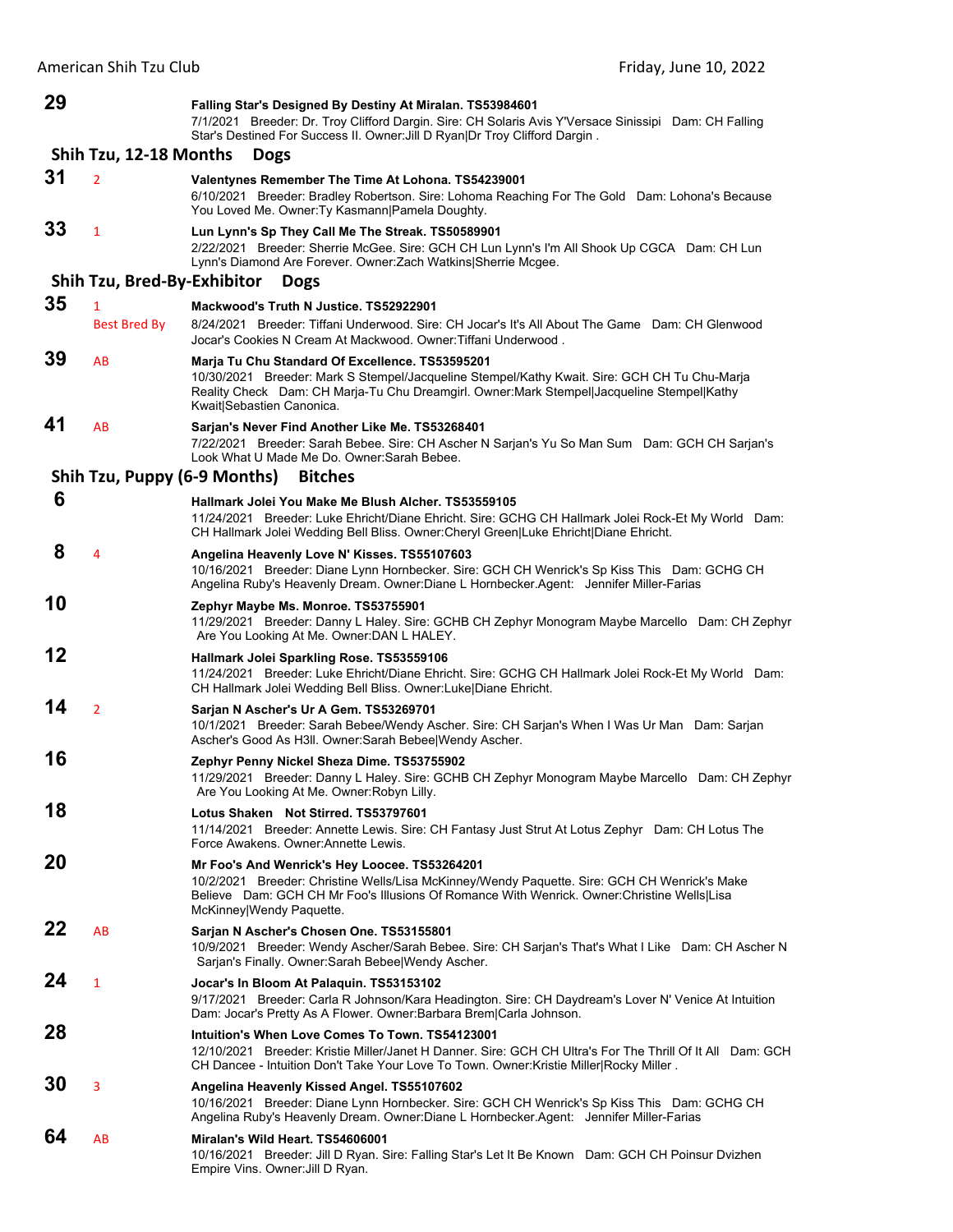## **Shih Tzu, Puppy (9‐12 Months) Bitches 32** <sup>2</sup> **Stacey B's Rebel Gypsy Soul. TS51505701** 6/20/2021 Breeder: Stacey Bingham. Sire: Lex Br Logan Dam: Stacey B's Rock N' Roll Rebel. Owner:Stacey Bingham.Agent: Jennifer Miller-Farias **34** AB **Falling Star's My Destiny Awaits!. TS53984604** 7/1/2021 Breeder: Dr. Troy Clifford Dargin. Sire: CH Solaris Avis Y'Versace Sinissipi Dam: CH Falling Star's Destined For Success II. Owner:Dr Troy Clifford Dargin. **38** <sup>1</sup> **Shoreland's Tybee Wendy's Perfect Storm. TS52894203** 8/5/2021 Breeder: Edward Schott. Sire: CH Vaiden's Gaga Lover "Cooper" At Shoreland Dam: Shorelands Beautiful Believer Gabby. Owner:Karen L Bey|Wendy Paquette.Agent: Michelle Jones **40** <sup>3</sup> **Falling Star's Morning Glory At Vintage Garden. TS53984603** 7/1/2021 Breeder: Dr. Troy Clifford Dargin. Sire: CH Solaris Avis Y'Versace Sinissipi Dam: CH Falling Star's Destined For Success II. Owner:Lynn Flynn |Dr. Troy Clifford Dargin. **Shih Tzu, 12‐18 Months Bitches 44** AB **Vanity Lake Sweet Symphony. TS51745101** 12/14/2020 Breeder: Rodrigo de Souza Costa. Sire: CH Br Pepper's Rock This Country Dam: Vanity Lake Dirty Dancing. Owner:manuel estevez. **48** <sup>1</sup> **Intuition-Shengli In All My Wildest Dreams. TS52109901** 4/6/2021 Breeder: Fernando Marquez/Kristie Miller. Sire: GCH CH Ultra's For The Thrill Of It All Dam: CH INTUITION'S STILL LOOK N' FOR DREAMS. Owner:Kristie Miller|Fernando Marquis . **50** AB **Yingsu N'Valston's Social Butterfly. TS50777602** 3/8/2021 Breeder: Joseph R Helton. Sire: CH Yingsu's Don't Crash My Party Dam: Black Mamba (Ramos). Owner:Michelle Jones Mackenzie Jones|Mackenzie Jones. **68** AB **Praetorian's T' Show Must Go On. TS50484101** 4/14/2021 Breeder: Vicki Cooper/Karen Diane Millard. Sire: CH Xeralane's Steal The Show Dam: CH Praetorian's "Fashionista". Owner:Vicki Cooper|Karen Millard. **Shih Tzu, Bred‐By‐Exhibitor Bitches 52** <sup>2</sup> **Jocars At Peace. TS53153101** 9/17/2021 Breeder: Carla R Johnson/Kara Headington. Sire: CH Daydream's Lover N' Venice At Intuition Dam: Jocar's Pretty As A Flower. Owner:Carla R Johnson. **54** AB **Mr Foo's N Wenrick All American Girl. TS52324402** 7/3/2021 Breeder: Wendy Paquette/Richard Paquette/Lisa McKinney. Sire: GCHB CH Wenrick's Life In The Fast Lane Dam: CH Wenrick's Believe In The Music. Owner:Lisa McKinney|Christine Wells. **58** <sup>3</sup> **Intuition's Gone In 60 Seconds. TS52368301** 5/31/2021 Breeder: Kristie Miller/Rocky M Miller. Sire: CH Daydream's Lover N' Venice At Intuition Dam: CH Intuition's Light Up My Night. Owner:Kristie Miller|Rocky Miller. **60** 1/R **Mr Foo's Who U Call N Grumpy. TS51183301** 4/16/2021 Breeder: Lisa McKinney/Christine Wells. Sire: GCH CH Mr Foo's Grumpy But Ain't No Grouch Dam: CH Mr Foo's Holiday Secret. Owner:Christine Wells|Lisa McKinney. **64** <sup>4</sup> **Miralan's Wild Heart. TS54606001** 10/16/2021 Breeder: Jill D Ryan. Sire: Falling Star's Let It Be Known Dam: GCH CH Poinsur Dvizhen Empire Vins. Owner:Jill D Ryan. **Shih Tzu, Open Bitches 66** 1/W/BW **Wenrick's Colors To Believe. TS51724401** 6/14/2021 Breeder: Wendy Paquette/Wendy Paquette/Wendy Paquette/Wendy Paquette. Sire: GCH CH Wenrick's Make Believe Dam: CH Wenrick's Believe Me It's True. Owner:Wendy Paquette. **68** <sup>2</sup> **Praetorian's T' Show Must Go On. TS50484101** 4/14/2021 Breeder: Vicki Cooper/Karen Diane Millard. Sire: CH Xeralane's Steal The Show Dam: CH Praetorian's "Fashionista". Owner:Vicki Cooper|Karen Millard. **Shih Tzu, Veteran Dogs 45** <sup>2</sup> **GCH CH Lun Lynn's Dynasty At Aka. TS17076201** 3/12/2013 Breeder: Sherrie McGee. Sire: CH Lun Lynn's Yaba Daba Do Dam: Lun Lynn's Play Misty For Me. Owner:Alison Rose. **47** 1/SEL **GCHG CH Marja-Tu Chu Dream Catcher. TS19585601** 11/22/2013 Breeder: Kathy Kwait/Mark S Stempel/Jacqueline Stempel. Sire: CH Marja's Catch A Ray Of Sunshine Dam: CH Tu Chu-Marja Wish Come True. Owner:Mark Stempel|Jacqueline Stempel|Kathy Kwait.. **Shih Tzu, Best of Breed 36 CH Jolisse N Calee Hallelujah. TS52643301**

6/23/2021 Breeder: Jocelyn Fuertes. Sire: GCH CH Jolisse Special Design Dam: Jolisse Too Hot To Handle Of Mondoshawan. Owner:Cara Helfrich.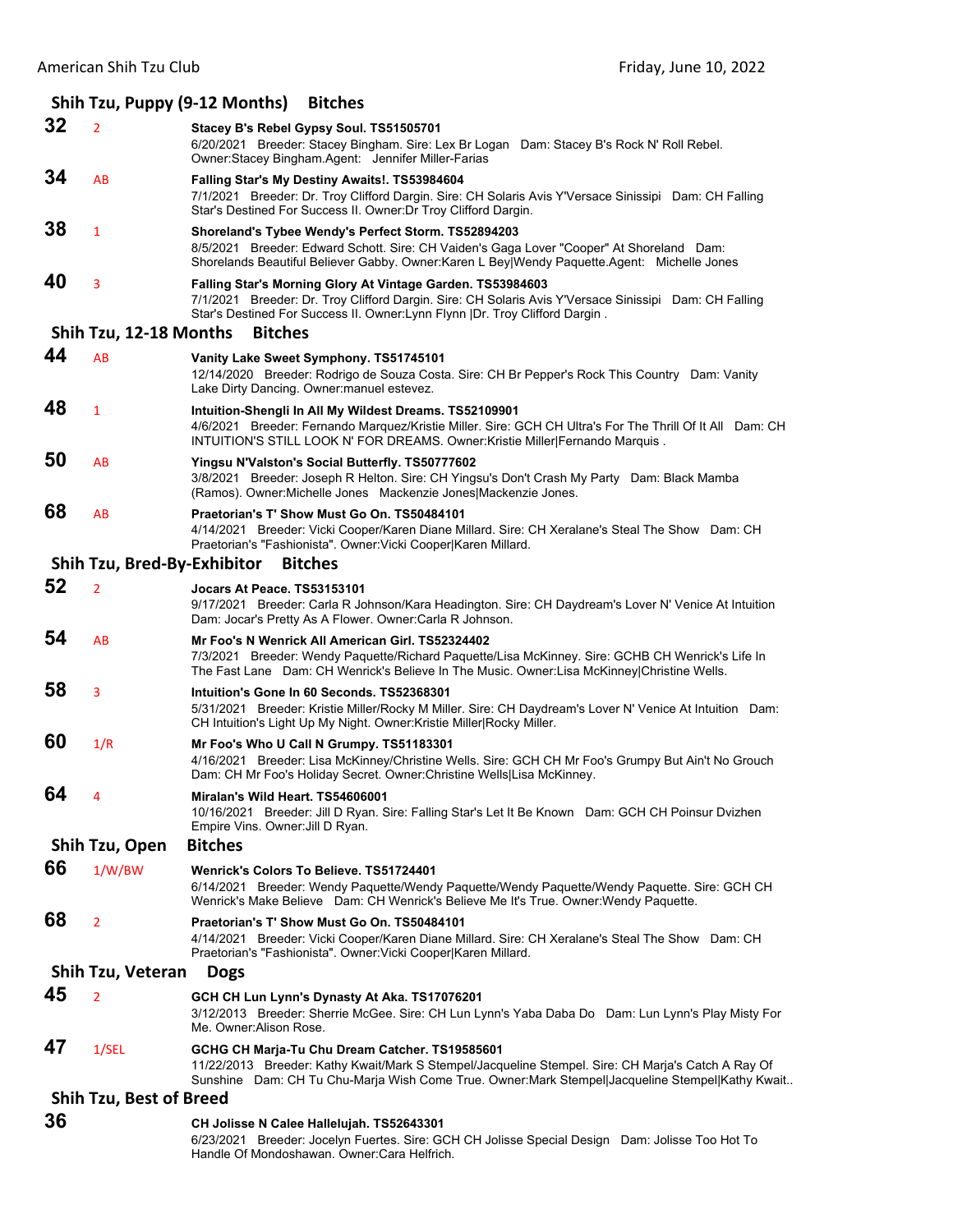| 37 |             | Xeralane's Spoiler Alert. TS51479601<br>8/1/2020 Breeder: Xeralane Knl. Sire: CH Xeralane's Just A Gigolo Dam: CH Xeralane's Steal My Heart.<br>Owner: Xeralane Knl.                                                                                                                     |
|----|-------------|------------------------------------------------------------------------------------------------------------------------------------------------------------------------------------------------------------------------------------------------------------------------------------------|
| 42 | SEL         | Lun Lynn's Kiss My Grits. TS50590001<br>3/8/2021 Breeder: Sherrie McGee. Sire: CH Lun Lynn's S'mor Of Da Cool Stuff CGCA Dam: GCH CH Lun<br>Lynn's Kiss Me Quick. Owner: Zach Watkins Sherrie McGee.                                                                                     |
| 43 | <b>AOM</b>  | Jedoll Unbreakable Kiss, TS51488901<br>4/3/2021 Breeder: Runchana Lertsirisumpun. Sire: GCH CH Wenrick's N'Opals Kissing Memories Dam:<br>New Heavens Valston's Unbreakable. Owner: Alfredo Vanegas.                                                                                     |
| 49 |             | CH Sarjan N Ascher's What'D I Miss. TS53269101<br>8/3/2021 Breeder: Wendy Ascher/Sarah Bebee. Sire: GCH CH Sarjan's America Runs Dam: CH Ascher<br>N Sarjan's Blame It On The Mistletoe. Owner:Sarah Bebee Wendy Ascher April McGuire.                                                   |
| 51 |             | Sarjan's Wild Thing! CGC. TS50389501<br>1/3/2021 Breeder: Wendy Ascher/Sarah Bebee. Sire: CH Sarjan's When I Was Ur Man Dam: CH Ascher<br>N Sarjan's Blame It On The Mistletoe. Owner: marie margaritis Sarah Bebee.                                                                     |
| 53 | BB          | GCHB CH Hallmark Jolei Out Of This World, TS51383601<br>10/20/2020 Breeder: Luke Ehricht/Diane Ehricht. Sire: GCHG CH Hallmark Jolei Rock-Et My World Dam:<br>CH Hallmark Jolei Wedding Bell Bliss. Owner:Luke Diane Ehricht.                                                            |
| 55 | AB          | GCHB CH Xeralane's Just Like That. TS41477501<br>10/5/2018 Breeder: Xeralane Knl. Sire: CH Xeralane's Just Do It Dam: Xeralane's Snow Angel.<br>Owner: Xeralane Kennel.                                                                                                                  |
| 56 |             | Xeralane's Quintessential, TS50963902<br>5/30/2021 Breeder: Xeralane Knl. Sire: CH Xeralane's Quintessential Angel Dam: Xeralane's Steal My<br>Faith. Owner: Xeralane Knl.                                                                                                               |
| 57 |             | GCHS CH Zephyr Irresistibly Wicked. TS44290001<br>9/10/2019 Breeder: Dan L. Haley/Anna V Maybin. Sire: GCHG CH Zephyr Irresistible Dam: GCHS CH<br>Lohona Zephyr Reason To Believe. Owner: DAN L HALEY.                                                                                  |
| 59 | <b>AOM</b>  | GCHB CH Jolisse N Ryan Bright Like A Diamond. TS47664001<br>7/25/2020 Breeder: Jessica Ryan. Sire: Zerozeroseven Mondoshawan Oziresun Dam: CH Ryan's I<br>Believe N Miracle'S. Owner: Jocelyn Fuertes. Agent: Jennifer Miller-Farias                                                     |
| 61 |             | CH Aka's Heist Your Heart, TS51993702<br>7/8/2021 Breeder: Alison Rose. Sire: CH Lun Lynn's S'mor Of Da Cool Stuff CGCA Dam: GCH CH Lun<br>Lynn's Pretty Peggy Sue At AKA. Owner: Alison Rose.                                                                                           |
| 63 | AB          | CH Xeralane's Quintessence. TS50963901<br>5/30/2021 Breeder: Xeralane Knl. Sire: CH Xeralane's Quintessential Angel Dam: Xeralane's Steal My<br>Faith. Owner: Xeralane Knl.                                                                                                              |
| 65 |             | GCHB CH Marja-Tu Chu Singular Sensation. TS46320201                                                                                                                                                                                                                                      |
|    | <b>OHBB</b> | 3/19/2020 Breeder: Mark S Stempel/Jacqueline Stempel/Kathy Kwait. Sire: CH Tu Chu-Marja Sun Beam<br>Dam: GCHB CH Marja-Tu Chu Single Strand. Owner:Mark Stempel Jacqueline Stempel  Kathy Kwait.                                                                                         |
| 67 | AB          | GCH CH Xeralane's Go Out With A Bang. TS50119101<br>10/19/2020 Breeder: Xeralane Knl. Sire: CH Xeralane's Just A Gigolo Dam: CH Xeralane's Magnificent<br>Thunder. Owner: Xeralane Knl. Agent: Adrian Agard                                                                              |
| 70 |             | Daydream Intuition Summer Night Lullaby At Jen'S. TS51442402<br>5/7/2021 Breeder: Cindy E Titus. Sire: CH Intuition's In The Still Of The Night Dam: CH Daydream's Love<br>Me Tender, Owner: Jennifer and Sasha Heiken.                                                                  |
| 72 |             | CH Sabar & Starfire Diamonds In The Sky. TS52091902<br>6/13/2021 Breeder: Lorra Craig. Sire: CH Starfire & Sabar's Armani Trademark Dam: Sabars Tigerlily Of<br>Cricket Ridge. Owner:Lorra Craig Kelly J Norrish.                                                                        |
| 74 |             | Marja-Tu Chu Time After Time. TS52370701<br>6/30/2021 Breeder: Mark S Stempel/Jacqueline Stempel/Kathy Kwait. Sire: CH Tu Chu Marja Time Travel<br>Dam: CH Marja-Tu Chu Checking It Twice. Owner:Mark Stempel Jacqueline Stemel Kathy Kwait.                                             |
| 76 |             | CH Desert High Midnight Coyote. TS50732402<br>2/28/2021 Breeder: Pat Keen Fernandes/Teresa Gaczol/Dr. Edward Campbell/Melody Campbell. Sire:<br>GCH CH Desert's Tresor Everlasting Moon Dam: CH Tresor Desert's Wind Thru The Canyon.<br>Owner: Melody A Campbell Dr. Edward J Campbell. |
| 78 | <b>AOM</b>  | GCH CH Jocar's Add A Little Garnish. TS48864801<br>10/19/2020 Breeder: Carla R Johnson. Sire: CH Jocar's Can I Get An Amen Dam: CH Jocar's You Belong<br>To Me. Owner: Carla R Johnson.                                                                                                  |
| 80 | AB          | CH Jin Lu's Perfect Melody. TS49716402<br>1/11/2021 Breeder: Alicia Marie Guzman. Sire: CH Kylin Spark Of Glory Dam: Jin Lu's Perfect Harmony<br>With Sabar N Starfire. Owner: Alicia Guzman.                                                                                            |